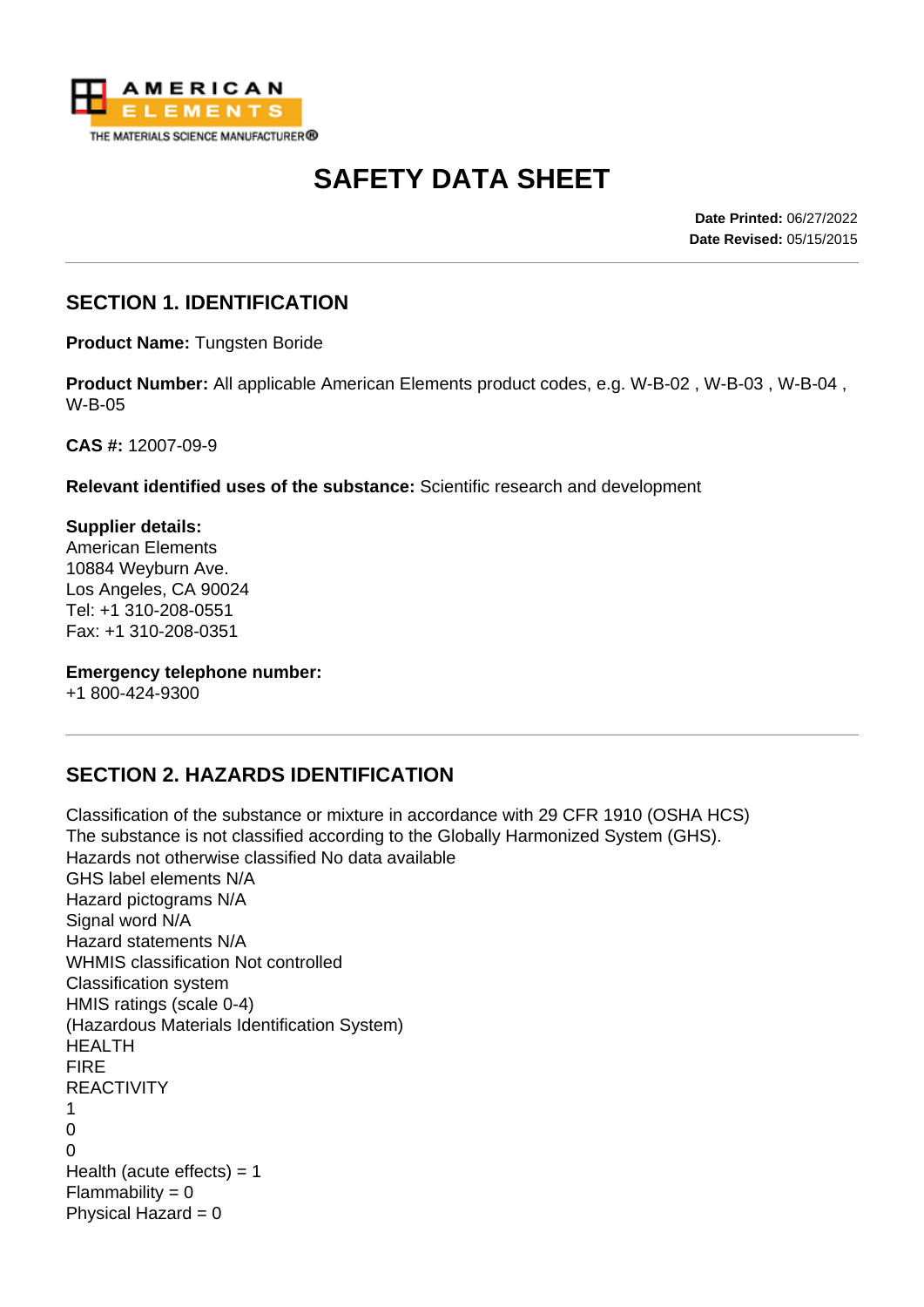Other hazards Results of PBT and vPvB assessment PBT: N/A vPvB: N/A

# **SECTION 3. COMPOSITION/INFORMATION ON INGREDIENTS**

**Substances** CAS No. / Substance Name: 12007-09-9 Tungsten boride Identification number(s): EC number: 234-498-8

# **SECTION 4. FIRST AID MEASURES**

Description of first aid measures If inhaled: Supply patient with fresh air. If not breathing, provide artificial respiration. Keep patient warm. Seek immediate medical advice. In case of skin contact: Immediately wash with soap and water; rinse thoroughly. Seek immediate medical advice. In case of eye contact: Rinse opened eye for several minutes under running water. Consult a physician. If swallowed: Seek medical treatment. Information for doctor Most important symptoms and effects, both acute and delayed: No data available Indication of any immediate medical attention and special treatment needed: No data available

# **SECTION 5. FIREFIGHTING MEASURES**

Extinguishing media Suitable extinguishing agents Product is not flammable. Use fire-fighting measures that suit the surrounding fire. Special hazards arising from the substance or mixture If this product is involved in a fire, the following can be released: Metal oxide fume Boron oxide Advice for firefighters Protective equipment: Wear self-contained respirator. Wear fully protective impervious suit.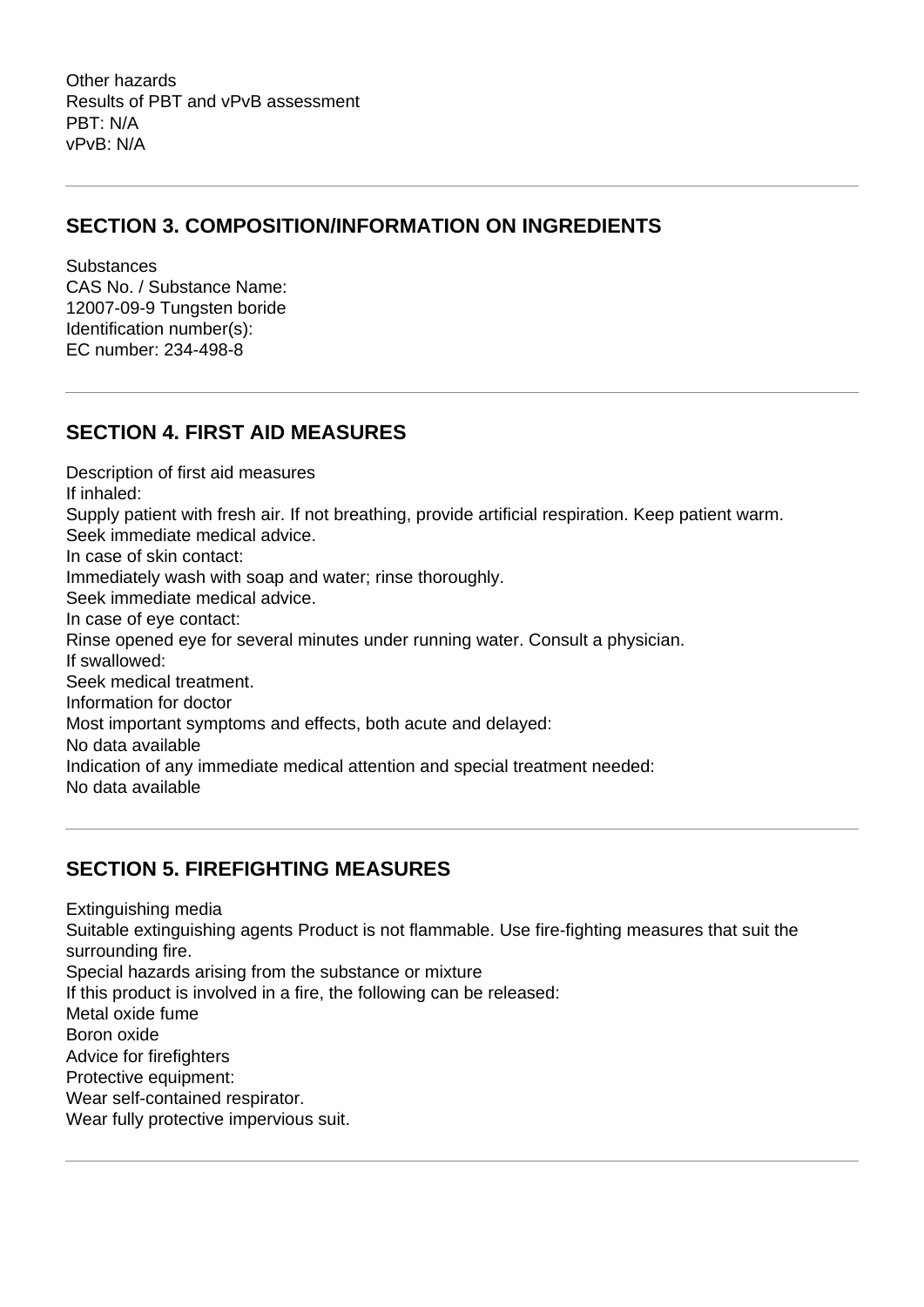# **SECTION 6. ACCIDENTAL RELEASE MEASURES**

Personal precautions, protective equipment and emergency procedures Use personal protective equipment. Keep unprotected persons away. Ensure adequate ventilation Environmental precautions: Do not allow material to be released to the environment without official permits. Methods and materials for containment and cleanup: Pick up mechanically. Prevention of secondary hazards: No special measures required. Reference to other sections See Section 7 for information on safe handling See Section 8 for information on personal protection equipment. See Section 13 for disposal information.

# **SECTION 7. HANDLING AND STORAGE**

**Handling** 

Precautions for safe handling

Keep container tightly sealed.

Store in cool, dry place in tightly closed containers.

Information about protection against explosions and fires: The product is not flammable

Conditions for safe storage, including any incompatibilities

Requirements to be met by storerooms and receptacles: No special requirements.

Information about storage in one common storage facility: Store away from oxidizing agents.

Further information about storage conditions:

Keep container tightly sealed.

Store in cool, dry conditions in well-sealed containers.

Specific end use(s) No data available

# **SECTION 8. EXPOSURE CONTROLS/PERSONAL PROTECTION**

Additional information about design of technical systems: Properly operating chemical fume hood designed for hazardous chemicals and having an average face velocity of at least 100 feet per minute. Control parameters Components with limit values that require monitoring at the workplace: Tungsten and compounds (as W) mg/m3 ACGIH TLV 5; 10-STEL (metal) 1; 3-STEL (soluble compounds) 5; 10-STEL (insoluble compounds) Belgium TWA 1 (soluble compounds) 5; 10-STEL (insoluble compounds) Finland TWA 5 (metal) 1 (soluble compounds) 5 (insoluble compounds) Netherlands MAC-TGG 5 (metal) 1 (soluble compounds) 5 (insoluble compounds) Poland TWA 5 (metal) 1 (soluble compounds) 5 (insoluble compounds)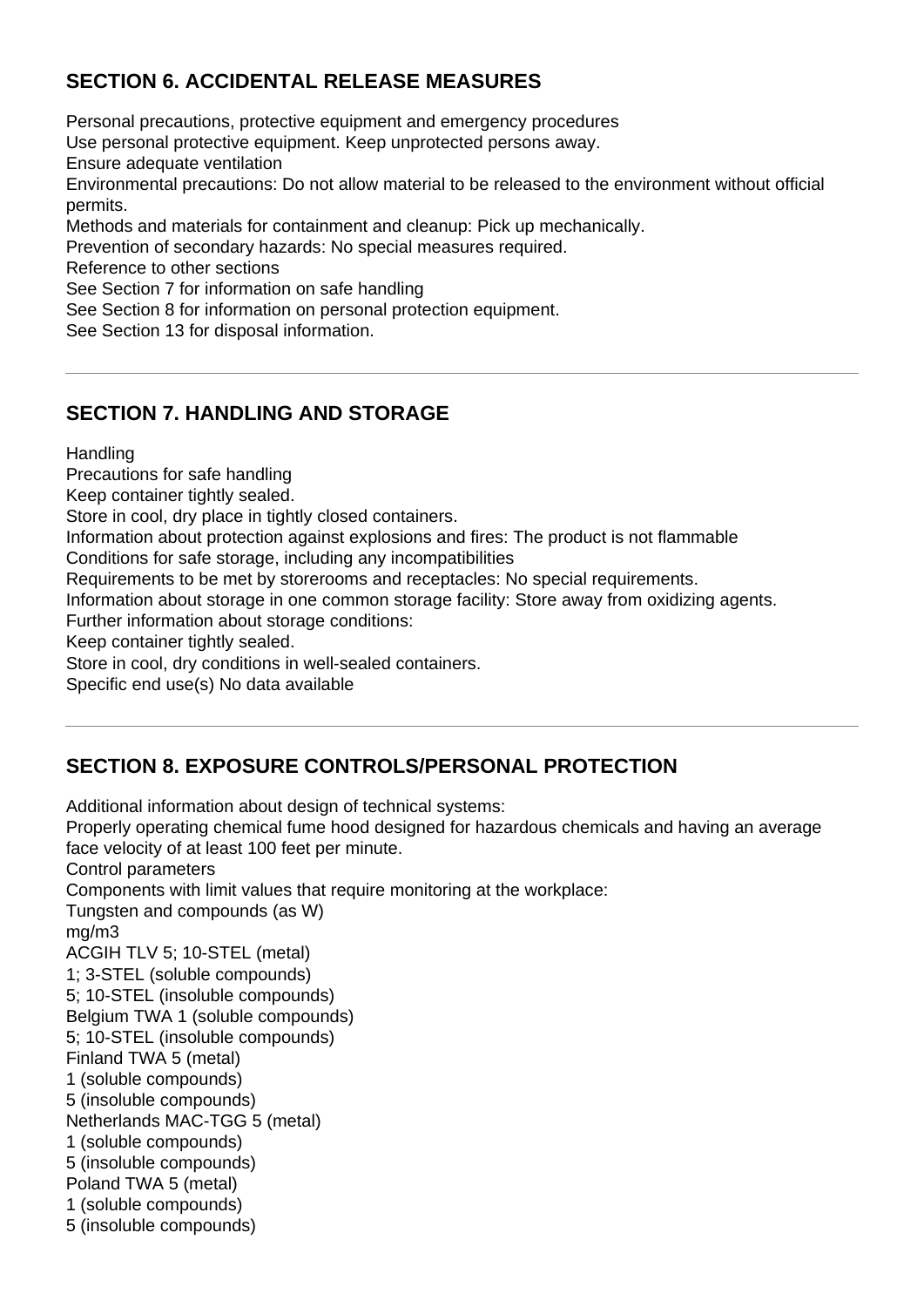Sweden NGV 5 (metal) 1 (soluble compounds) 5 (insoluble compounds) United Kingdom TWA 5; 10-STEL (metal) 1; 3-STEL (soluble compounds) 5; 10-STEL (insoluble compounds) MSHA TWA 1 (soluble compounds) 5 (insoluble compounds) 12007-09-9 Tungsten boride (100.0%) TLV (USA) Short-term value:  $10 \text{ ma/m}^3$ Long-term value:  $5 \text{ mg/m}^3$ as W Additional information: No data Exposure controls Personal protective equipment Follow typical protective and hygienic practices for handling chemicals. Keep away from foodstuffs, beverages and feed. Remove all soiled and contaminated clothing immediately. Wash hands before breaks and at the end of work. Maintain an ergonomically appropriate working environment. Breathing equipment: Use suitable respirator when high concentrations are present. Protection of hands: Impervious gloves Inspect gloves prior to use. The selection of suitable gloves not only depends on the material, but also on quality. Quality will vary from manufacturer to manufacturer. Eye protection: Safety glasses Body protection: Protective work clothing.

#### **SECTION 9. PHYSICAL AND CHEMICAL PROPERTIES**

Information on basic physical and chemical properties Appearance: Form: Powder Color: Grey Odor: Odorless Odor threshold: No data available. pH: N/A Melting point/Melting range: No data available Boiling point/Boiling range: No data available Sublimation temperature / start: No data available Flash point: N/A Flammability (solid, gas) No data available. Ignition temperature: No data available Decomposition temperature: No data available Autoignition: No data available. Danger of explosion: Product does not present an explosion hazard. Explosion limits: Lower: No data available Upper: No data available Vapor pressure: N/A Density at 20 °C (68 °F): 15.1-15.4 g/cm<sup>3</sup> (126.01-128.513 lbs/gal)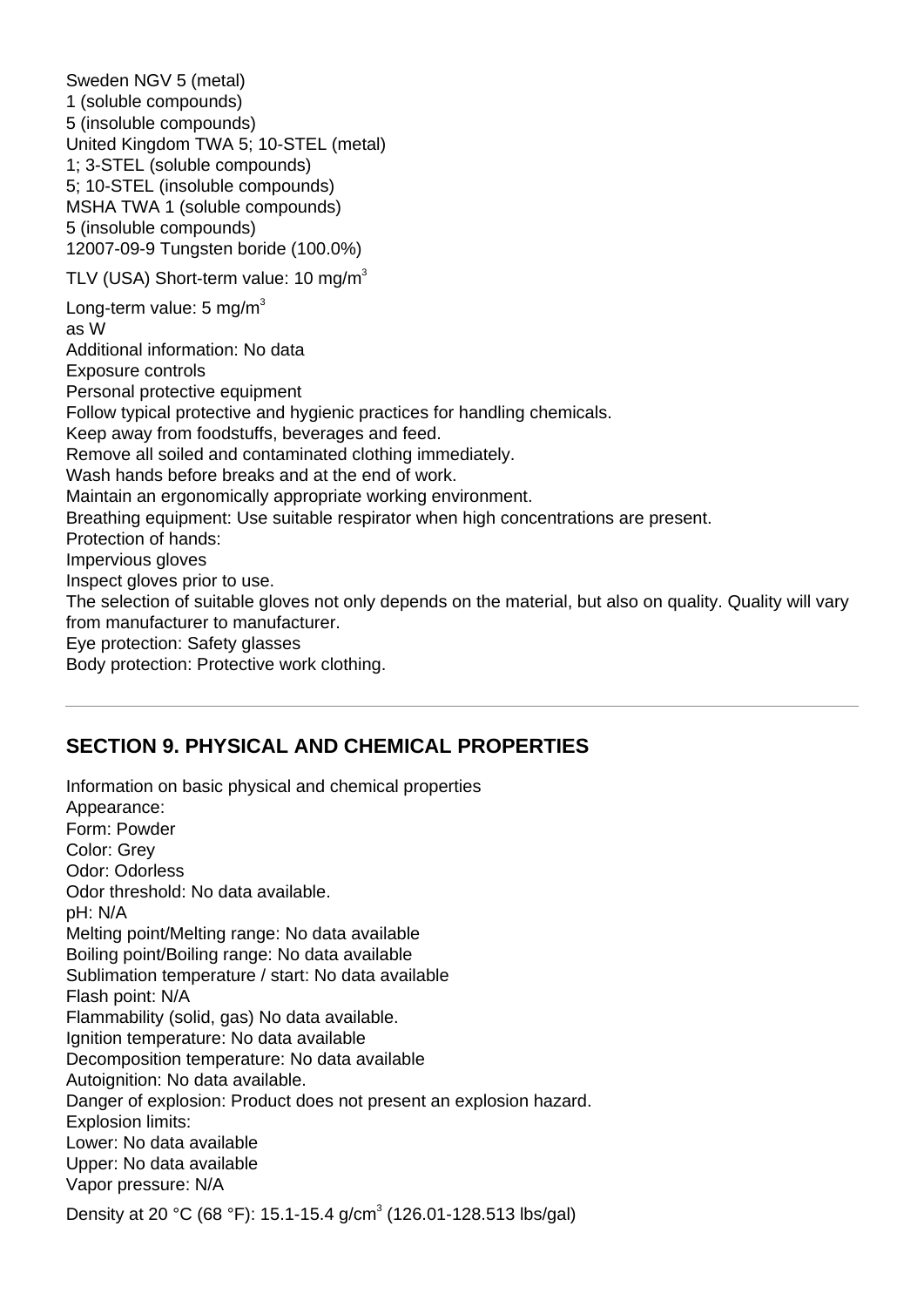Relative density No data available. Vapor density N/A Evaporation rate N/A Solubility in / Miscibility with Water: Insoluble Partition coefficient (n-octanol/water): No data available. Viscosity: Dynamic: N/A Kinematic: N/A Other information No data available

# **SECTION 10. STABILITY AND REACTIVITY**

Reactivity No data available Chemical stability Stable under recommended storage conditions. Thermal decomposition / conditions to be avoided: Decomposition will not occur if used and stored according to specifications. Possibility of hazardous reactions No dangerous reactions known Conditions to avoid No data available Incompatible materials: Oxidizing agents Hazardous decomposition products: Metal oxide fume Boron oxide

# **SECTION 11. TOXICOLOGICAL INFORMATION**

Information on toxicological effects

Acute toxicity: No effects known.

LD/LC50 values that are relevant for classification: No data

Skin irritation or corrosion: May cause irritation

Eye irritation or corrosion: May cause irritation

Sensitization: No sensitizing effects known.

Germ cell mutagenicity: No effects known.

Carcinogenicity: No classification data on carcinogenic properties of this material is available from the EPA, IARC, NTP, OSHA or ACGIH.

Reproductive toxicity: No effects known.

Specific target organ system toxicity - repeated exposure: No effects known.

Specific target organ system toxicity - single exposure: No effects known.

Aspiration hazard: No effects known.

Subacute to chronic toxicity: Tungsten compounds may be irritating to the eyes and respiratory tract. Chronic exposure may result in permanent lung damage.

Subacute to chronic toxicity: No effects known.

Subacute to chronic toxicity:

Boron affects the central nervous system. Boron poisoning causes depression of the circulation, persistant vomiting and diarrhea, followed by profound shock and

coma. The temperature may become subnormal and a scarletina form rash may cover the entire body. Additional toxicological information: To the best of our knowledge the acute and chronic toxicity of this substance is not fully known.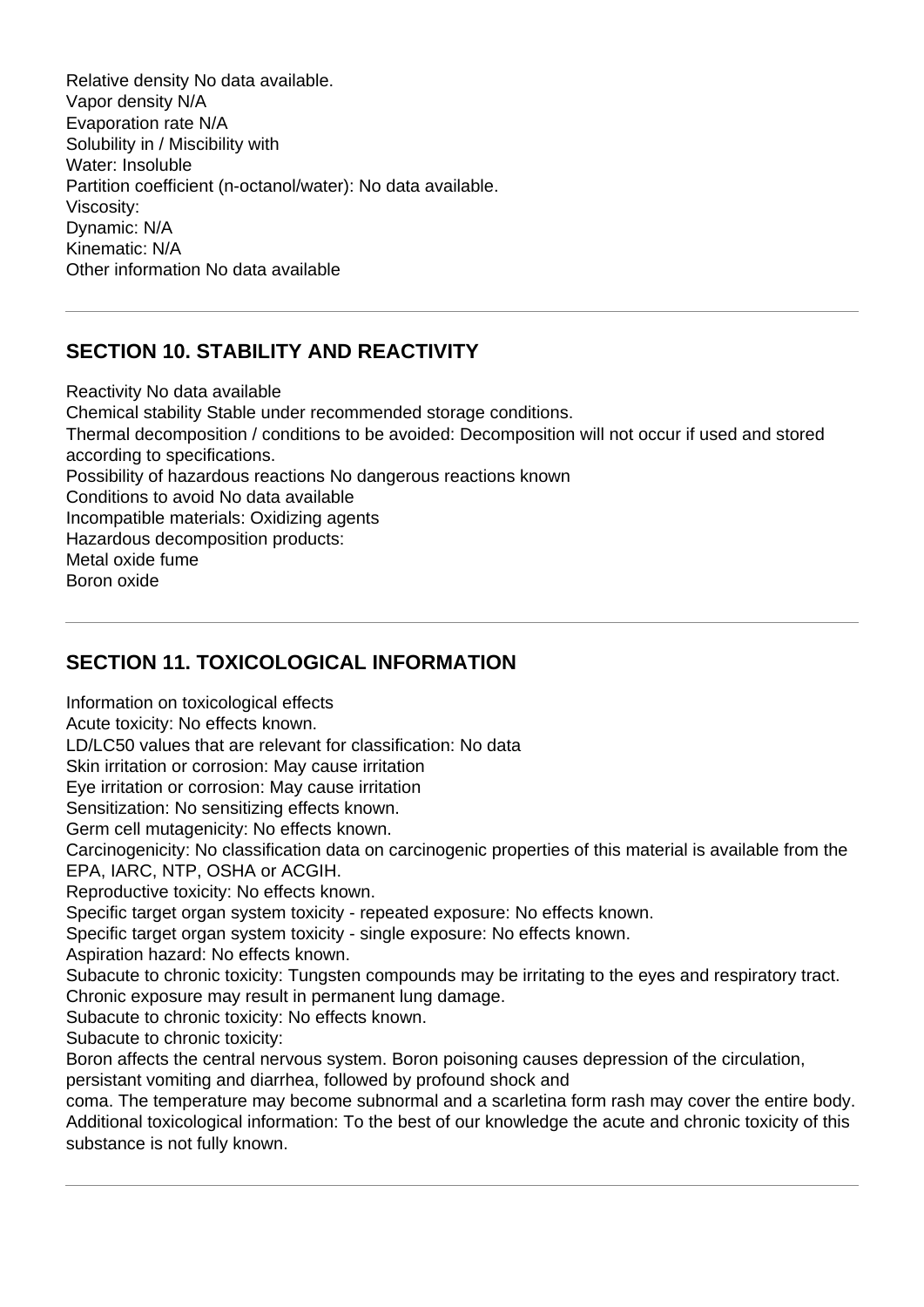# **SECTION 12. ECOLOGICAL INFORMATION**

**Toxicity** Aquatic toxicity: No data available Persistence and degradability No data available Bioaccumulative potential No data available Mobility in soil No data available Additional ecological information: Do not allow material to be released to the environment without official permits. Avoid transfer into the environment. Results of PBT and vPvB assessment PBT: N/A vPvB: N/A Other adverse effects No data available

#### **SECTION 13. DISPOSAL CONSIDERATIONS**

Waste treatment methods Recommendation Consult official regulations to ensure proper disposal. Uncleaned packagings: Recommendation: Disposal must be made according to official regulations.

# **SECTION 14. TRANSPORT INFORMATION**

Not a hazardous material for transportation. UN-Number DOT, IMDG, IATA None UN proper shipping name DOT, IMDG, IATA None Transport hazard class(es) DOT, ADR, IMDG, IATA Class None Packing group DOT, IMDG, IATA None Environmental hazards: N/A Special precautions for user N/A Transport in bulk according to Annex II of MARPOL73/78 and the IBC Code N/A Transport/Additional information: Not dangerous according to the above specifications. DOT Marine Pollutant (DOT): No

# **SECTION 15. REGULATORY INFORMATION**

Safety, health and environmental regulations/legislation specific for the substance or mixture GHS label elements N/A Hazard pictograms N/A Signal word N/A Hazard statements N/A National regulations All components of this product are listed in the U.S. Environmental Protection Agency Toxic